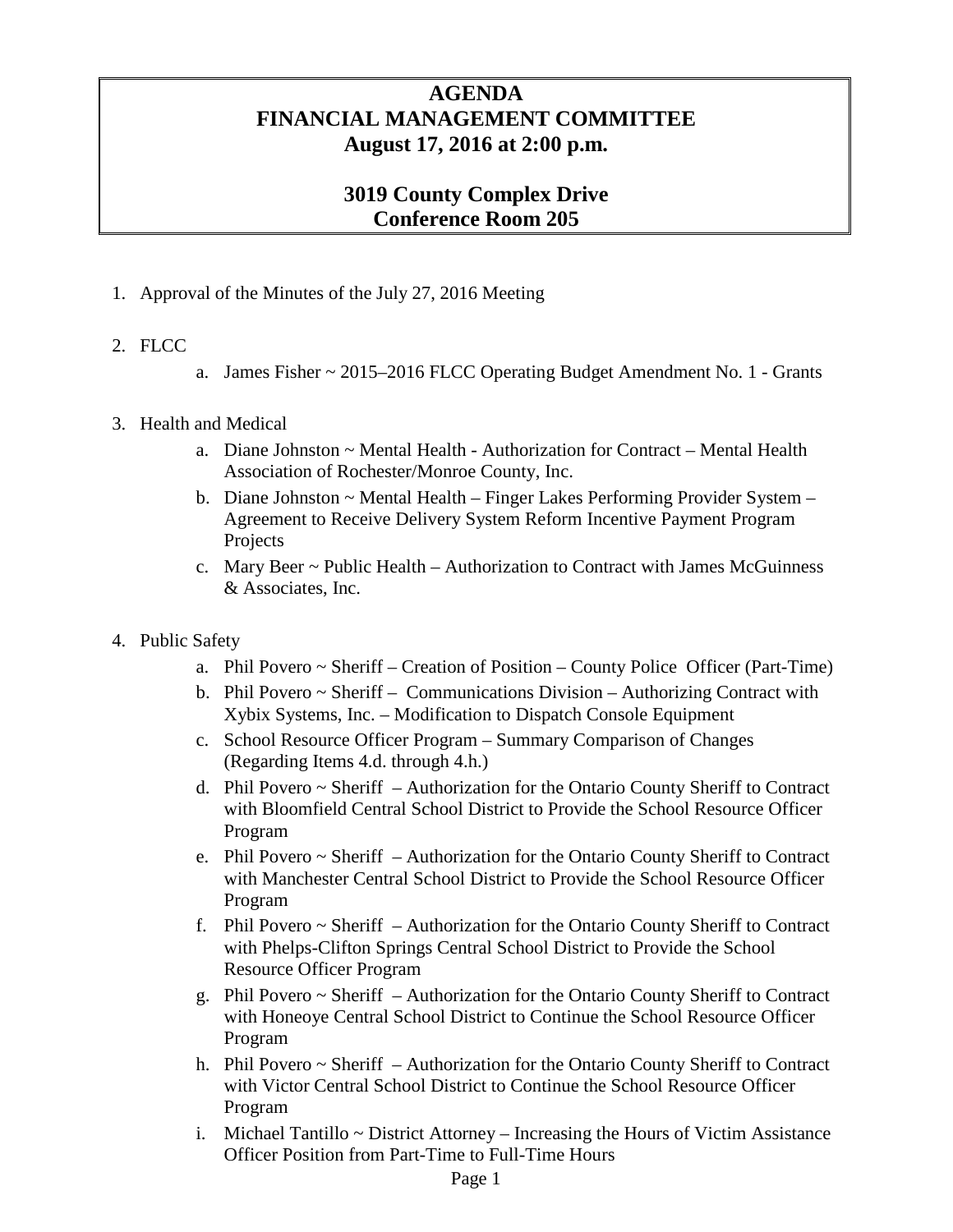- j. Sue Cirencione ~ Stop DWI Transfer of Funds from Reserve to Cover Additional Expense for Increased Hourly Rate per Res. 871-2015 – Appropriate Reserve Funds to Fund Billboard Campaign to Promote School Bus Safety Awareness
- k. Jeff Harloff ~ Emergency Management Discussion of Regional Hazardous Materials Grant Program
- 5. Public Works
	- a. Bill Wright ~ Buildings and Grounds Authorization to Contract for Extended Janitorial Services with Ontario County NYSARC, Inc., A/T/A Abbey Industries
- 6. Capital Projects
	- a. Bill Wright ~ Public Works County Road 42 Preventive Maintenance CP 07- 2015: Acceptance of Supplemental Agreement #1 to NYS Revenue Contract
	- b. Bill Wright ~ FLCC Viticulture Center CP 05-2011: Budget Amendment Labella Associates, P.C.
	- c. Tom Harvey ~ 2012 FLCC Capital Maintenance Project CP 01-2012: Authorization to Close Project
	- d. Tom Harvey ~ 2014 FLCC Capital Maintenance Project CP 01-2014: Authorization to Purchase Instructor's Podium and 3650 Interactive Upgrade – C318 Chemistry Lab
	- e. Tom Harvey ~ 2015 FLCC Capital Maintenance Project CP 01-2015: Approval of Contract with Genesee Office Interiors, Inc., to Reassemble Office Furniture – HVAC Rehabilitation in the Fine ARs and Graphic Design Area
- 7. FMC Standing Committee Items
	- a. Gary Curtiss  $\sim$  County Attorney Tax Cap Fixing Date and Notice for the Public Hearing
	- b. Deb Gierman ~ Purchasing Authorization to Participate in Cooperative Bids Coordinated by Wayne Finger Lakes BOCES
- 8. Budget Review for Departments (Special Arrangement)
	- a. Mary/Salotti/Michael Northrup  $\sim$  Board of Elections (A1450, A1451)
	- b. Andrea Schoeneman ~ Conflict Defender (A1176, A1170)
- 9. Budget Review for FMC Departments
	- a. County Treasurer (A1325, A1362)
	- b. Purchasing (A1345)
	- c. Central Finance Department (A1310)
	- d. DPW Finance Office (A1312)
	- e. Debt Service V Fund
	- f. Justices and Constables (A1180)
	- g. Judgments and Claims (A1930)